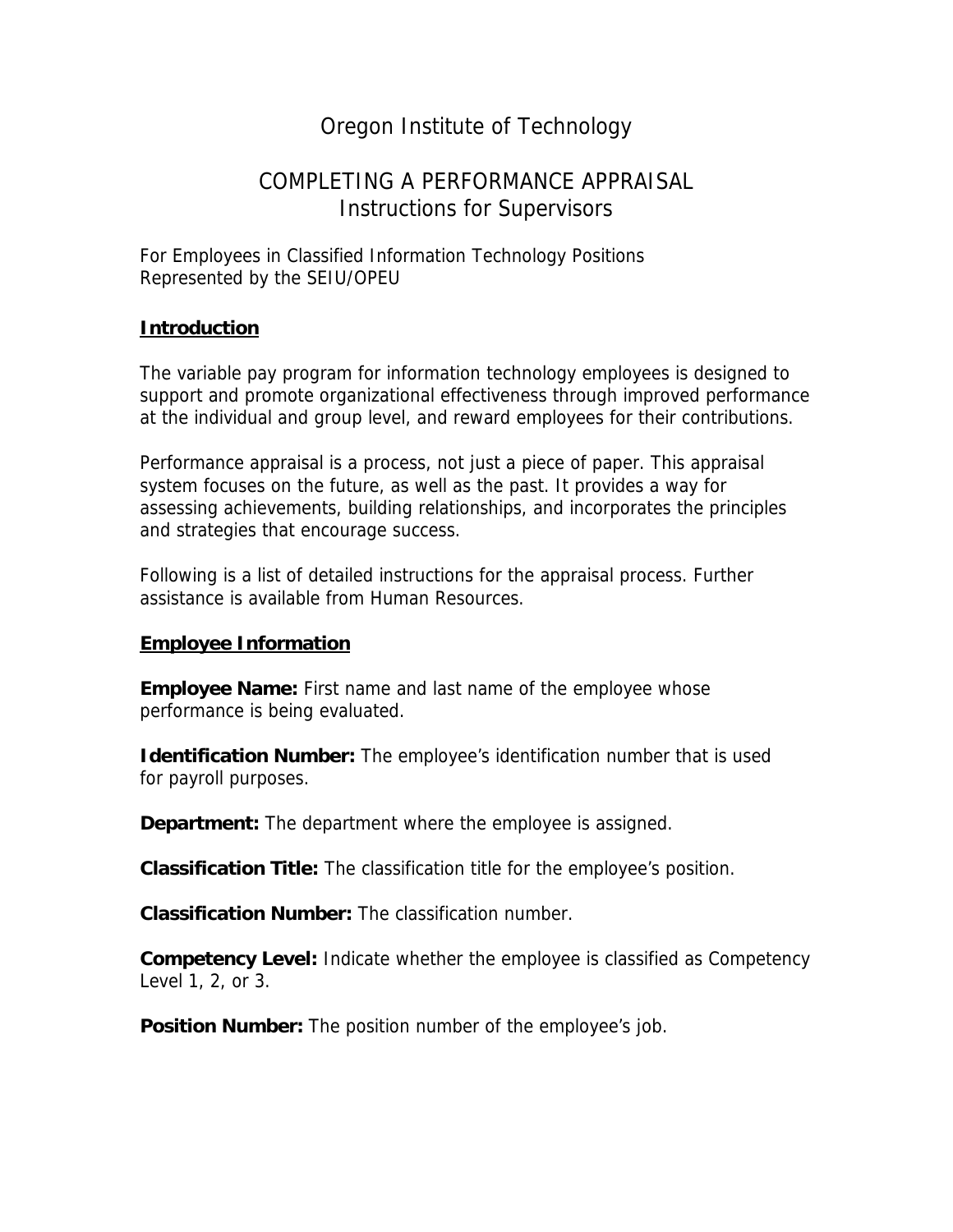**Evaluation Period:** The beginning and ending dates for the period covered by the evaluation.

**Salary Eligibility Date:** The date the employee is eligible for a merit increase.

**Salary:** Check whether the employee's salary is "at or below" the control point of the salary range, or "above" the control point.

**Rating:** Check whether the evaluation is for completion of trial service, annual review, or documentation for a special merit increase.

#### **Competencies**

The following categories represent the knowledge, skills, and abilities of information technology workers that are known to be critical to business success:

- Technical Knowledge
- Work Coordination
- Problem Solving/Prevention
- Communication & Service
- Accountability

Competencies provide a road map so employees understand the knowledge, skills, and abilities it takes to do their jobs well and advance their careers. They communicate the mission and values of the organization. In addition, competencies allow supervisors and employees to place emphasis not only on what gets accomplished, but how it gets accomplished. Focusing on the kind of behavior, style, and approach that supervisors desire is as important as the results.

### **Performance Standards**

Performance standards describe the behaviors, specific skills, knowledge, or techniques (within the general competency category) that an employee needs to apply to achieve the desired job objectives. Performance standards form the framework by which performance will be evaluated.

Performance standards can either be specific skills and/or behaviors from each area of competence (See "Defining Competencies for Information Technology Classifications"), or other appropriate standard. Select standards that are relevant to the employee's work assignments. Establish what the employee is expected to achieve during the review period-—both ongoing and specific skills and competencies.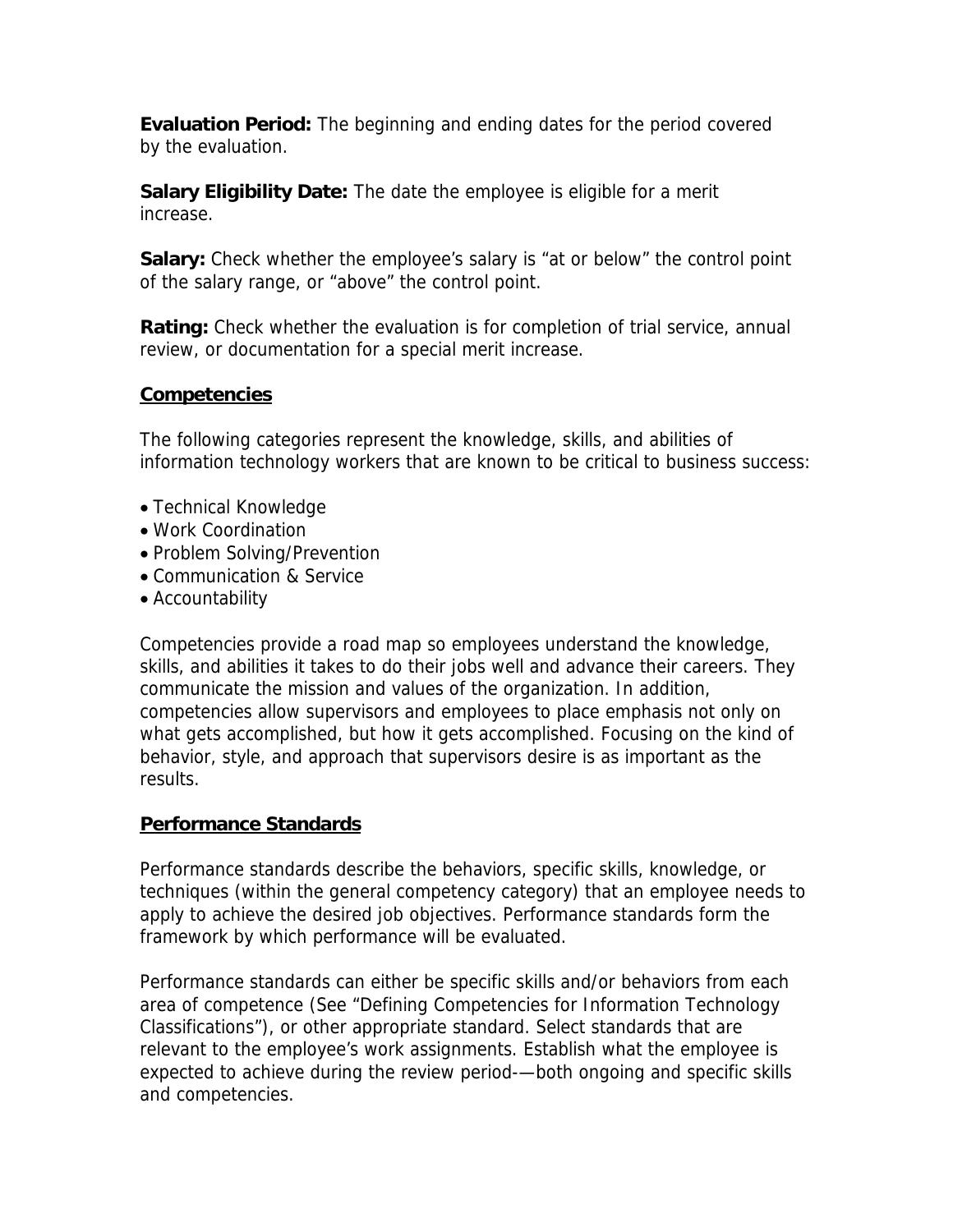At the beginning of the performance appraisal period, the supervisor and the employee should discuss the competencies and performance standards upon which the employee will be evaluated. If the employee has input in developing the standard, the supervisor can expect fewer disagreements or disappointments later.

# **Rating**

At the end of the performance evaluation period, the supervisor shall consider the employee's performance and select the rating level that most accurately describes how well the employee typically performed in each area of responsibility. The supervisor may request input from the employee.

### **Rating Levels**

**Consistently Exceeds Standards:** Consistently exceeds all performance expectations/objectives. Highly skilled in relation to technical requirements of the job. Regularly produces expected accomplishments in all areas of responsibility. Meets difficult challenges. Demonstrates sound judgment and decision-making abilities.

**Meets Standards:** Consistently meets all job standards and may occasionally exceed performance expectations or objectives. Demonstrates effective performance and is fully qualified to perform job duties with the appropriate amount of direction. Consistently performs in a reliable and professional manner.

**Does Not Fully Meet Standards:** Has not consistently met job requirements, and may occasionally demonstrate unsatisfactory performance. Has not successfully performed tasks of the job in all areas of major responsibility. May have the ability to complete most assignments, however, immediate improvement and further development must be demonstrated. If this level of performance continues, an Improvement Plan may be required.

Performance on each standard should be examined and evaluated separately. Do not attempt to determine an overall rating across all standards at this time.

### **Comments**

The supervisor may record any remarks or explanation of the employee's performance or rating. This commentary will enable the employee to understand why the performance was rated as it was.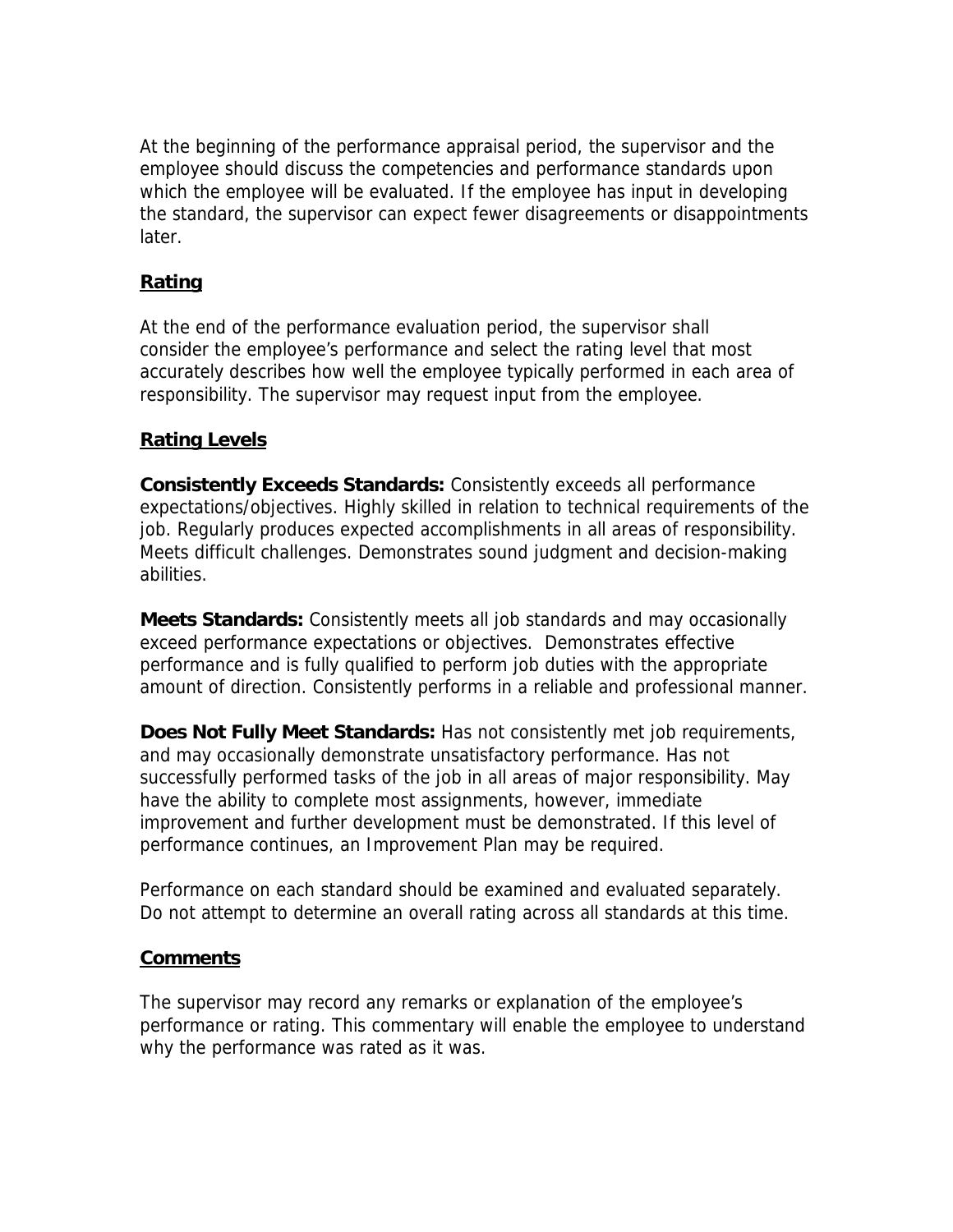### **Performance Objectives**

Performance objectives are the heart of the merit pay program. This section records reasonable outcomes or projects for the employee to accomplish during the upcoming appraisal period. There is no restriction on the number of objectives that the supervisor and the employee develop for the next evaluation period. Identify as many as you need, but make sure the workload is realistic.

Good performance objectives meet the following **SMART** criteria:

### **S = Specific**

State clearly what is to be accomplished in concrete terms that can be easily observed and mutually understood.

#### **M = Measurable**

Objectives should be quantifiable, stating exactly what the criteria for success is, how that success will be tracked and measured, and whether the measurement tools are available.

### **A = Attainable**

Can the result be realistically achieved? (Is the process used workable and within the employee's control? Are the needed resources available? Is the time frame reasonable? Is the objective a "reachable" stretch?)

### **R = Realistic**

Based upon the employee's knowledge of the job, the objective should be linked vertically to the organization's goals, as well as being difficult, yet feasible.

### **T = Time Bound**

Each objective should have a clearly defined time frame. Studies have shown that good planning gets good results. Following are several alternative methods to develop performance objectives:

•The supervisor and employee together may develop the objectives; or

- The supervisor and employee may develop the objectives separately, then meet and make modifications; or,
- The supervisor develops the objectives and reviews them with the employee.

Allow for flexibility when writing performance objectives. They will need to be adjusted when work priorities change. (Sample objectives and performance standards are offered on page 6.)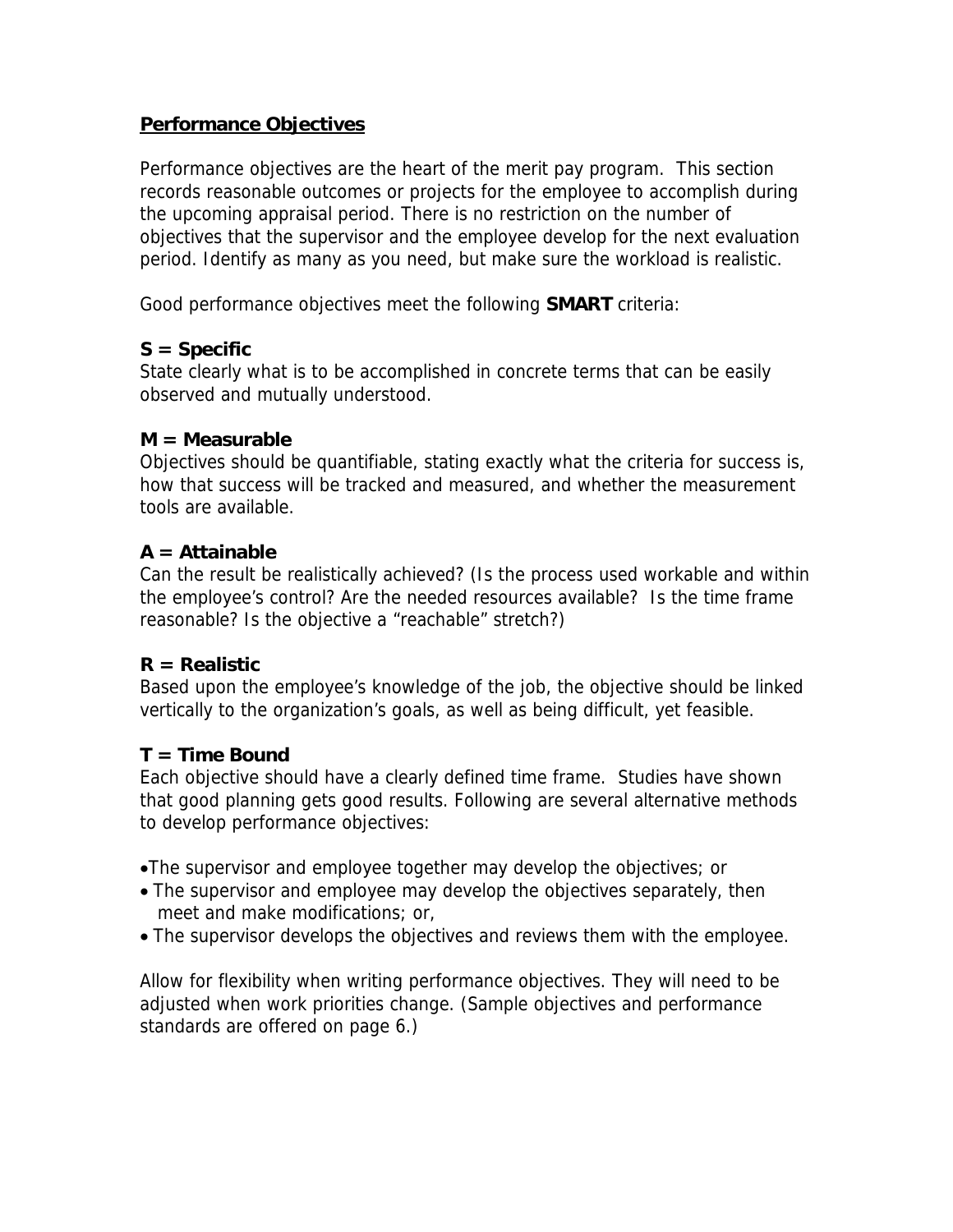Although writing objectives will take time, if it is done jointly, it can be a worthwhile step toward improving job performance. There is little chance that an employee who is involved in a joint process will be in the dark about where the employee stands, or that the employee will forget he/she is a principal participant in his/her own development and is responsible for it.

The supervisor should monitor projects and assignments on a continual basis. This allows the supervisor to identify unacceptable performance when it occurs and provide assistance to address such performance rather than waiting until the annual review.

The supervisor should meet with the employee and review objectives at least once during the evaluation period, and preferably quarterly, to discuss performance-to-date. This interim review should include a discussion about whether the stated work assignments or priorities have changed or should change. If so, the supervisor should record those changes and provide a copy to the employee.

### **Performance Standard**

For each objective that you have listed, indicate the target results, either as a quantity or quality. Indicate the manner in which the end result will be achieved in a satisfactory (meets standards) manner.

Standards are:

- Relevant to objectives
- •Clearly defined and documented
- Appropriate considering existing realities
- Challenging but attainable
- Understood by and acceptable to constituencies
- Revised as appropriate

# **Weight**

The supervisor indicates the relative importance of the objective critical, major, or secondary. Following is a general guideline for defining priorities.

**Critical**: Must be met or exceeded in order for the unit to meet its objectives. (Planned objectives should include no more than two or three objectives that are critical in nature.)

**Major**: Must be met or exceeded in order for an individual to be effective. Secondary: Should be met, but will not preclude the individual/unit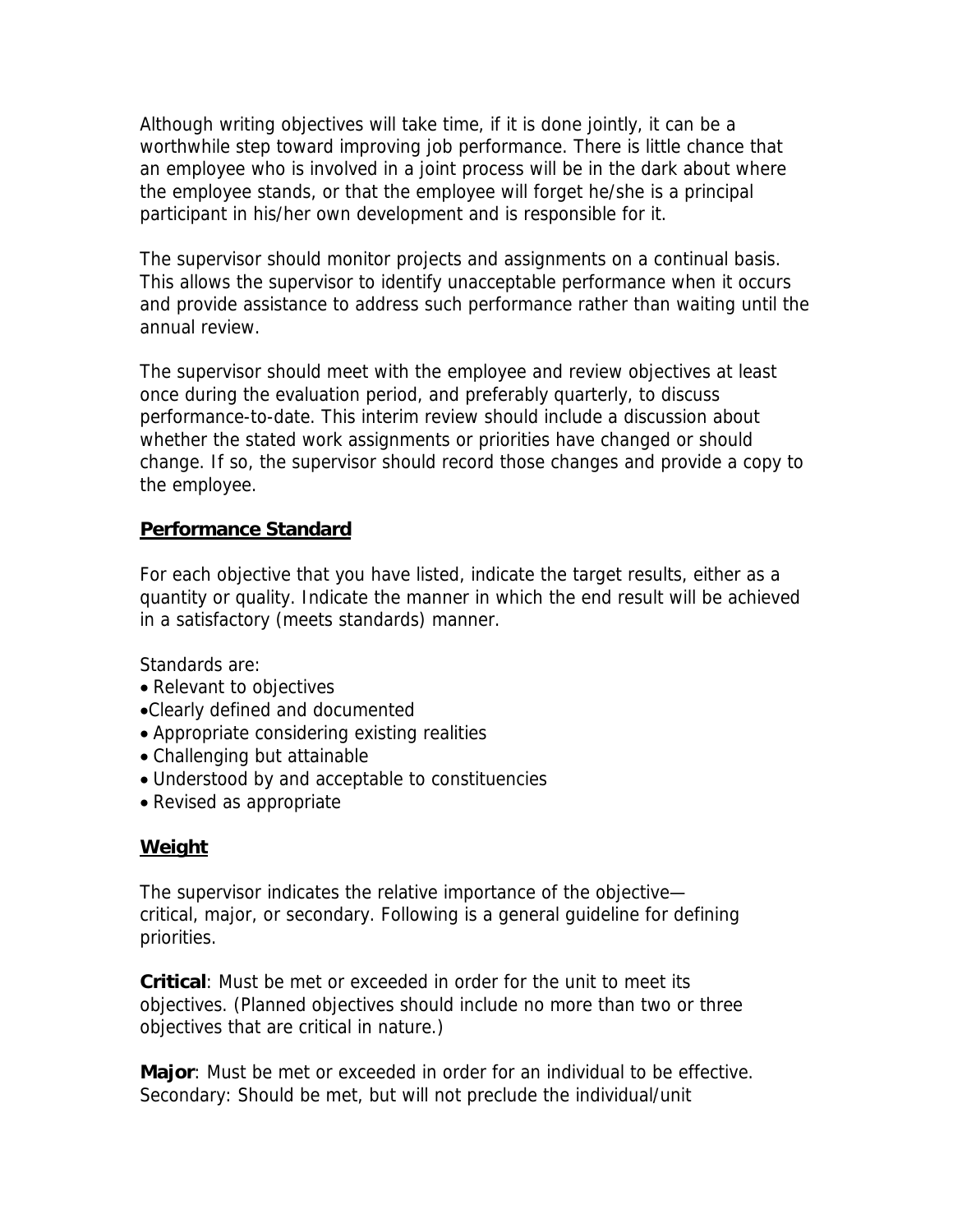effectiveness.

### **Sample Objectives and Performance Standards**

## **EXAMPLE #1**

**Objective**: (Critical) Coordinate the technical aspects of the Alpha project and ensure the project is complete by February 1, within the \$600,000 budget, and that the resulting system meets customer specifications.

**Performance Standard**: "Meets Standards" performance will consist of: 1) completion by deadline, 2) costs at budget, 3) system performance meets customer requirements, and 4) customers sign off that they understand user procedures and are able to operate the system.

# **EXAMPLE #2**

**Objective**: (Major) Within the next six months, the employee will define customer requirements for an Alpha System, develop a proposed system solution to meet requirements and obtain customer approval for mock-up, including input and output formats, computational processes, and quality assurance procedures.

**Performance Standard**: Customer evaluation of project produces ratings of Fully Satisfactory or better on 1) responsiveness to customer needs, 2) timeliness, 3) quality of work, 4) efficiency/cost control, 5) technical performance of system.

# **Results**

Throughout the evaluation period you may find it useful to keep a record of significant events or accomplishments on the Performance Tracking Record available under Forms on the HR website.

At the end of the appraisal period, the supervisor (or, supervisor and employee) documents the outcome of the employee's efforts to achieve the objective. The supervisor may rely on factual information, as well as observation. If an employee feels the supervisor's data is incorrect, it is the employee's responsibility to produce corrected information.

The focus is on performance—on actions relative to goals—not the personality traits of the employee. The supervisor should recognize positive, negative, and incomplete results.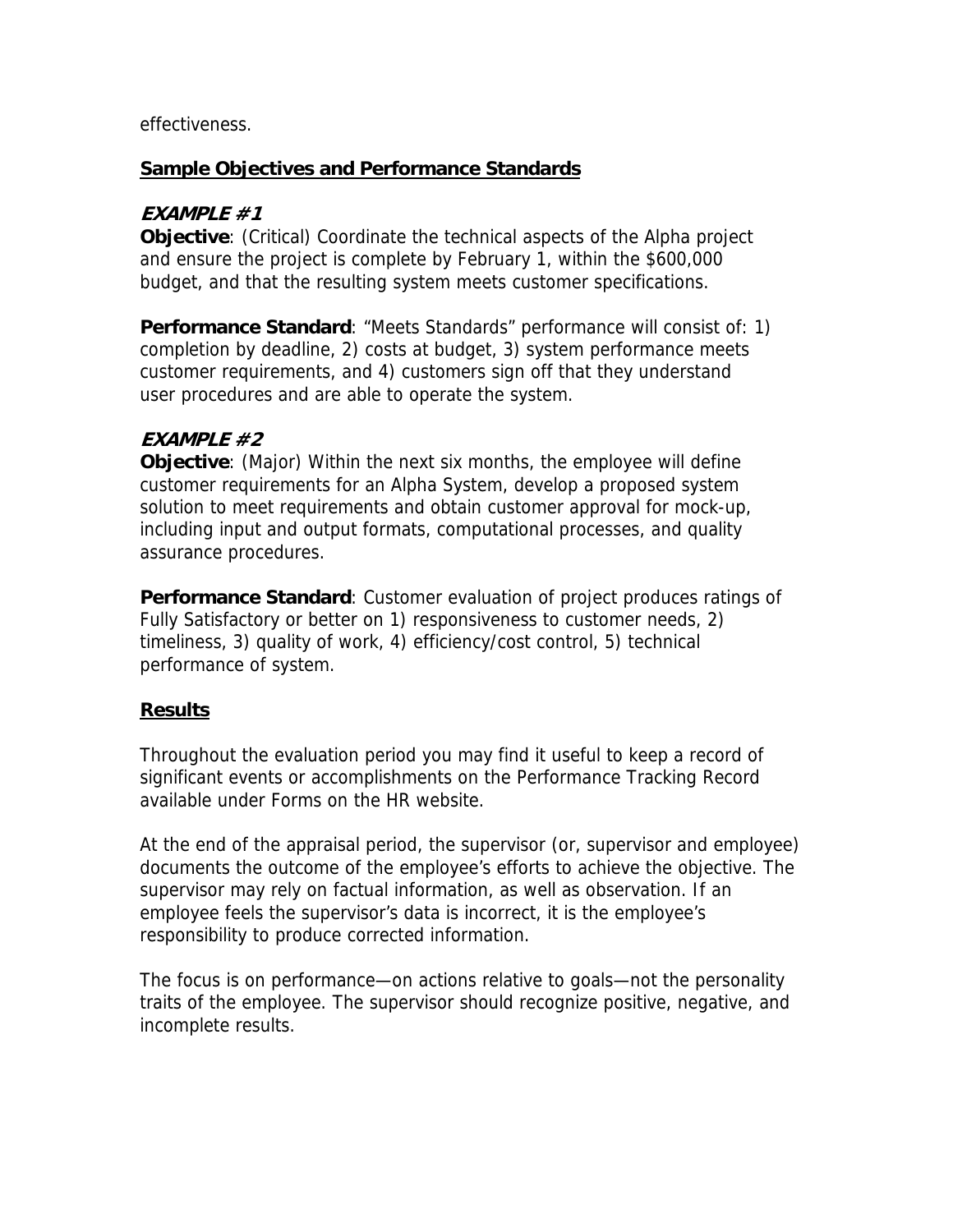## **Rating**

At the end of the performance evaluation period, the supervisor considers the employee's performance and selects the rating level that most accurately describes how well he/she accomplished that objective. Written performance evaluation is required prior to awarding a performance based salary increase. Performance on each objective should be examined and evaluated separately. Do not attempt to determine an overall rating across all objectives at this time.

#### **Comments**

The supervisor may use this space to record any remarks or explanation that supports the achievement level indicated. This commentary will enable the employee to understand why the performance was rated as it was.

This section should include a description of any extraneous factors or unanticipated events that complicated or inhibited the employee's ability to achieve the desired result(s). In addition, if revisions are made to original objectives and standards, state the reason and the adjustment here.

#### **Discussion of How Work Was Performed**

If how the employee performed the job had an impact on the work of peers, users, or the effectiveness of the unit, specify what behaviors, skills, knowledge, and techniques were involved and how they affected the effectiveness of the employee.

#### **Unplanned Accomplishments**

List other accomplishments achieved by the employee that were not included in the original list of planned objectives.

### **Summary Rating**

The supervisor must consider all aspects of the employee's performance, including the relative importance of each of the objectives, and select the rating level that most accurately describes the overall performance during the evaluation period.

The focus is on job performance—not the personality traits of the employee. Develop a rating based on how well the employee performed in relation to the competencies and performance objectives, the relative weight given to each objective, and any other relevant accomplishments.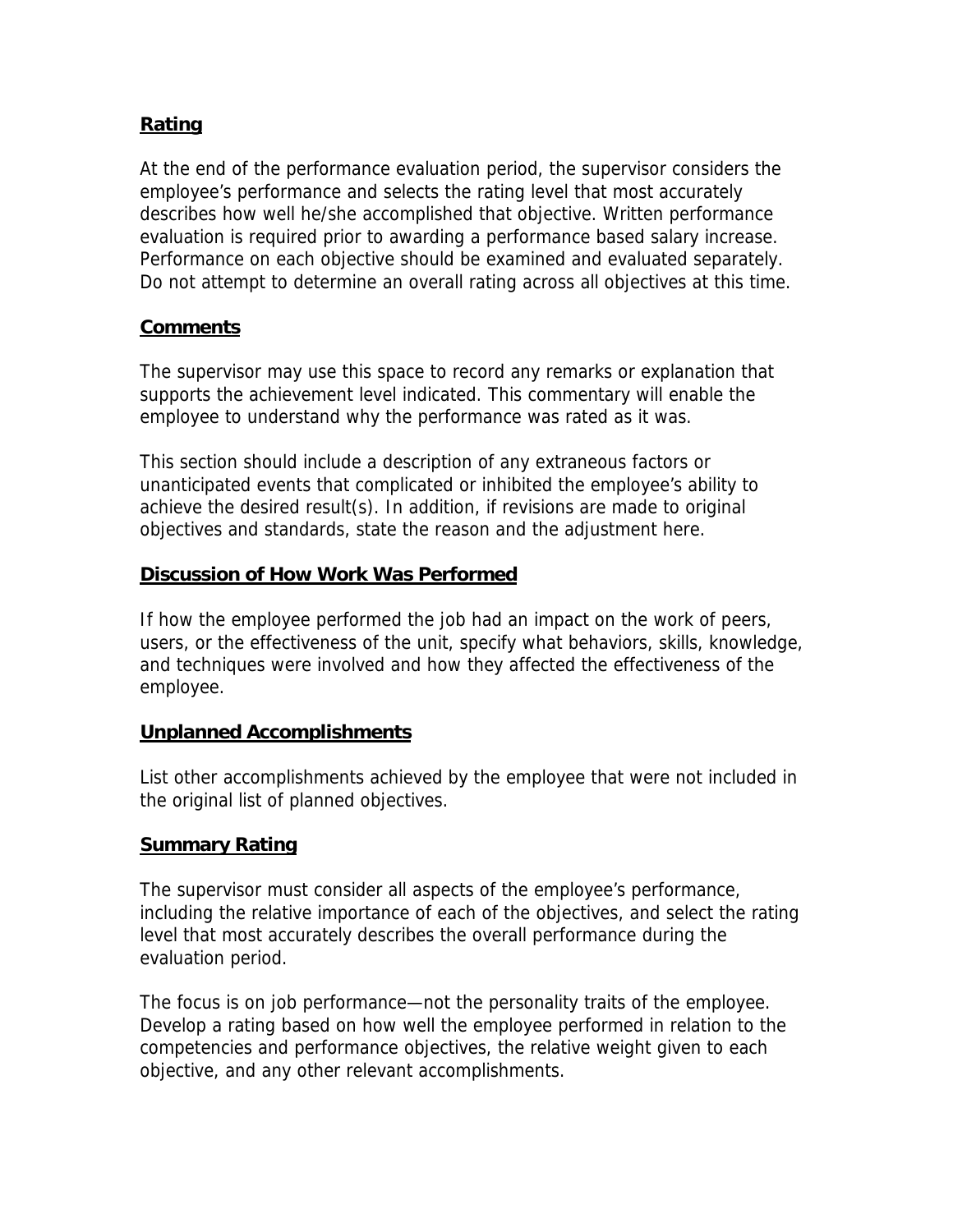If the employee receives less than a satisfactory evaluation, the supervisor should meet with the employee within thirty (30) days of the evaluation to review, in detail, the alleged deficiencies.1

If an employee is rated "Does Not Fully Meet Standards" and the supervisor recommends withholding the performance increase, the supervisor must give notification in writing, including the reasons for withholding the increase, at least fifteen (15) days prior to the employee's eligibility date.2 .

When new employees are progressing satisfactorily through their initial appointment to a new or promotional position, but may not yet have had the opportunity to demonstrate all of their skills, we would not normally use the "Does Not Fully Meet Standards" category, as this would unduly penalize them for a natural and appropriate learning curve.

#### **COMMON RATER ERRORS**

**Halo Effect:** The tendency to rate a person who is exceptionally strong in one area high in all other areas. One factor has undue influence on the other ratings.

**Horns Effect:** This is the opposite of the Halo Effect—a tendency to rate a person who is especially weak in one factor low on all other factors.

**Central Tendency:** Tendency to avoid both high and low extremes, lumping all ratings in the middle category.

**Leniency:** This occurs when the rater gives all high ratings or a disproportionate amount of high ratings.

**Severity:** The opposite of Leniency—a tendency to give all low ratings or a disproportionate number of low ratings. 1 Reference Article 57, Section 2, of the OUS/OPEU Collective Bargaining Agreement 2 Article 57, Section 4.

**Similar-to-Me:** Some raters have a tendency to give persons who are similar to them higher ratings on the basis of biographical backgrounds, attitudes, etc.

**Contrast Effect:** The tendency of raters to evaluate persons relative to each other, rather than on the basis of individual performance evaluation criteria.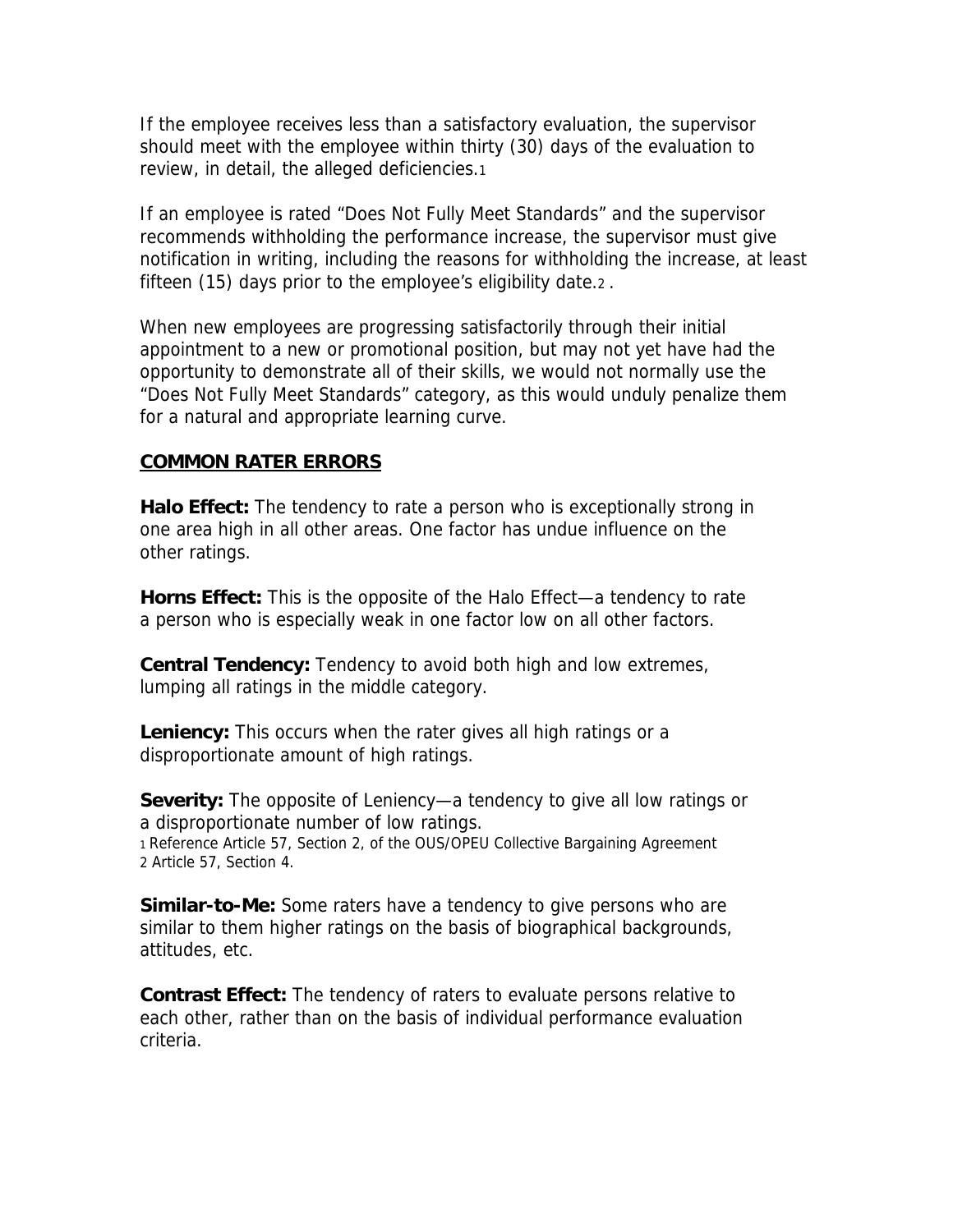#### **Commentary Supporting Summary Rating**

This section provides an opportunity to emphasize, expand, or clarify the overall rating. This commentary will enable the employee to understand why the performance was rated as it was.

#### **Developmental Needs/Plans**

Providing employees with training and development opportunities encourage good performance. Training strengthens job-related skills and helps employees keep up with changes in technology. The supervisor and employee should reach agreement on needed development, resources needed to enable the employee to perform at the desired level, and steps to improve performance. Supervisors may wish to help employees find ways of satisfying their own professional interests and meeting the objectives of the organization at the same time.

**Employee Signature:** The signature of the employee does not signify agreement with the review, but only that he/she has read the evaluation.4

#### **Employee Comments**

This section provides an opportunity for the employee to record remarks about any aspect of the performance appraisal. All written comments provided by the employee within sixty (60) days of the evaluation shall be attached to the performance evaluation.5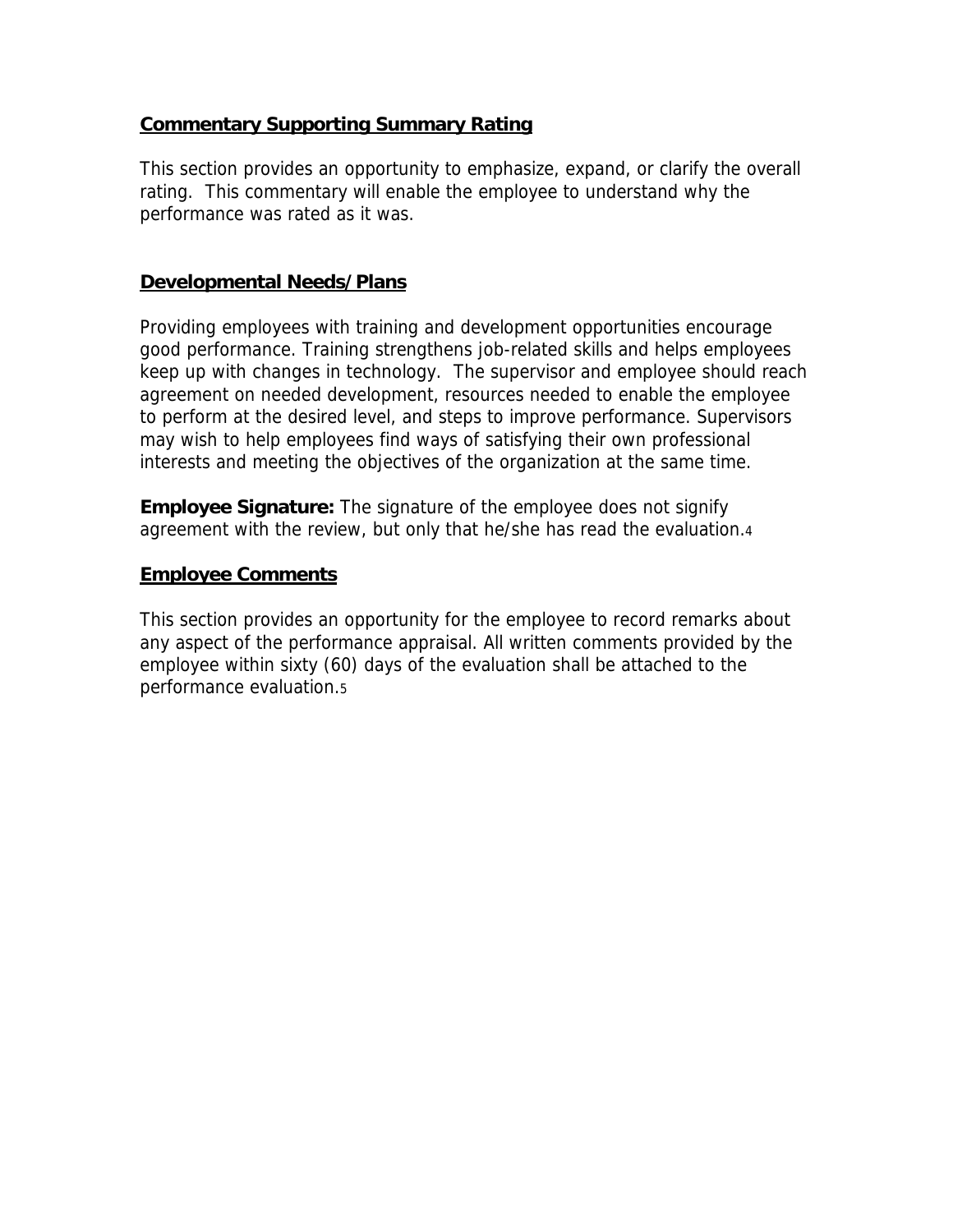#### **Communicating with the Employee During the Evaluation Period**

• A fundamental component of successful evaluation is regular communication between the supervisor and the employee. Building work relationships is essential to achieving desired results. Regular two-way communication between the employee and supervisor helps build this relationship.

• Brief discussions should take place whenever appropriate. Formal sessions should be scheduled at least once during the evaluation period, and preferably quarterly, to discuss what is going well and what can be improved.

• Use these sessions to describe rather than evaluate performance. Inquire about any changes in the work situation since the previous discussion. Determine if there are any obstacles blocking success. Ask about resources that the employee may need to accomplish their objectives. Acknowledge accomplishments during this period. Discuss new priorities in the department so the employee can re-focus efforts, if appropriate. Modify plans in response to changes.

• It is important for both parties (supervisor and employee) to maintain open communication in order to keep each other informed of work progress and work together to resolve problems when they occur. It is far better to resolve problems when they are small, before they become "disasters." 4 Article 57, Section 2. 5 Article 57, Section 2.

• A key principle that encourages employees to accept constructive criticism is to be "hard on the problem, and soft on the person." The focus should be on correcting the problem or behavior, not on punishing the employee. The performance evaluation is an assessment of performance and should not be punitive. The performance evaluation should not be the place where the employee first hears about disciplinary action.

• A useful motto for the performance appraisal should be "no surprises." Through this approach, you can reduce the likelihood of the employee becoming emotional during the review.

• Strive to provide continual feedback concerning expectations and performance. When things are going well, discuss how and why this is so. When things are not going well, discuss what needs to be done to make them right. When an employee is not doing things properly, get together and plan what needs to be done to correct the matter. If there is a performance gap, help the employee understand the cause and the action necessary for correction. Support plans for professional development.